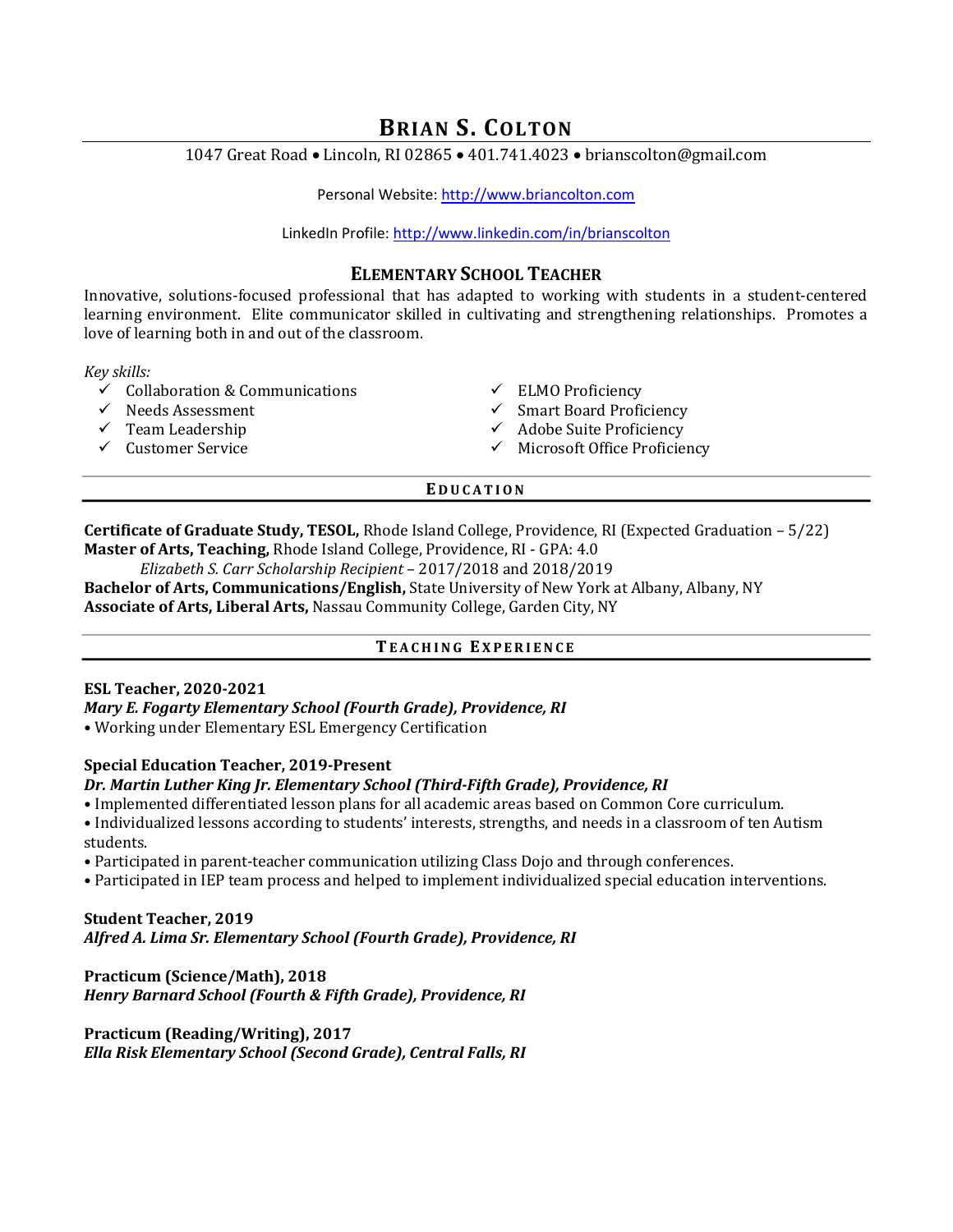## CERTIFICATION

#### Rhode Island Department of Education - Elementary Education Teacher, Grades 1-6 (Exp. 8/31/22)

Rhode Island Department of Education - Elementary Grades Special Education Teacher, Grades 1-6 (Exp. 8/31/20)

NFHS Accredited Interscholastic Coach – Basketball (2020)

## PROFESSIONAL EXPERIENCE

# Marketing Consultant, 2012-Present

## BC Marketing, Lincoln, RI

Consult on strategic vision, planning, marketing and advertising initiatives for a number of businesses.

 Utilizes technology to create websites, along with web copy and innovative photography for multiple companies.

# Food & Beverage/Sponsorships, 2018-Present

#### Altered Reality Entertainment, Fall River, MA

Consult on food & beverage and promotional sponsorships and partnerships for Rhode Island Comic Con, Empire State Con, Colorado Springs Con, Epic Con and more.

Security/Usher/VIP Seating, 2018-Present DCU Center (SMG), Worcester, MA Team Ops, Foxboro, MA Live Nation, Mansfield, MA

Census Enumerator, 2018 United States Census Bureau, Providence, RI

## Marketing Manager, 2006-2018

## The Jan Companies, Cranston, RI

Directed strategic vision, planning and execution of enterprise-wide marketing initiatives for 120+ company restaurants across seven states. Restaurants included Burger King, Newport Creamery, and Krispy Kreme.

## Campaign Coordinator, 2005-2006

## The Leukemia & Lymphoma Society, Cranston, RI

Planned and led all marketing, public relations, event management, operations and web design for awareness campaigns, including Light the Night Walk. Recruited, retained and motivated teams, walkers and sponsors.

## Regional Alternative Marketing Manager, 1999-2003

## Field Marketing Representative, 1996-1999

## Sony Music Entertainment, Lexington, MA

Controlled and enhanced all aspects of marketing and client relations for 100+ independent music retail accounts.